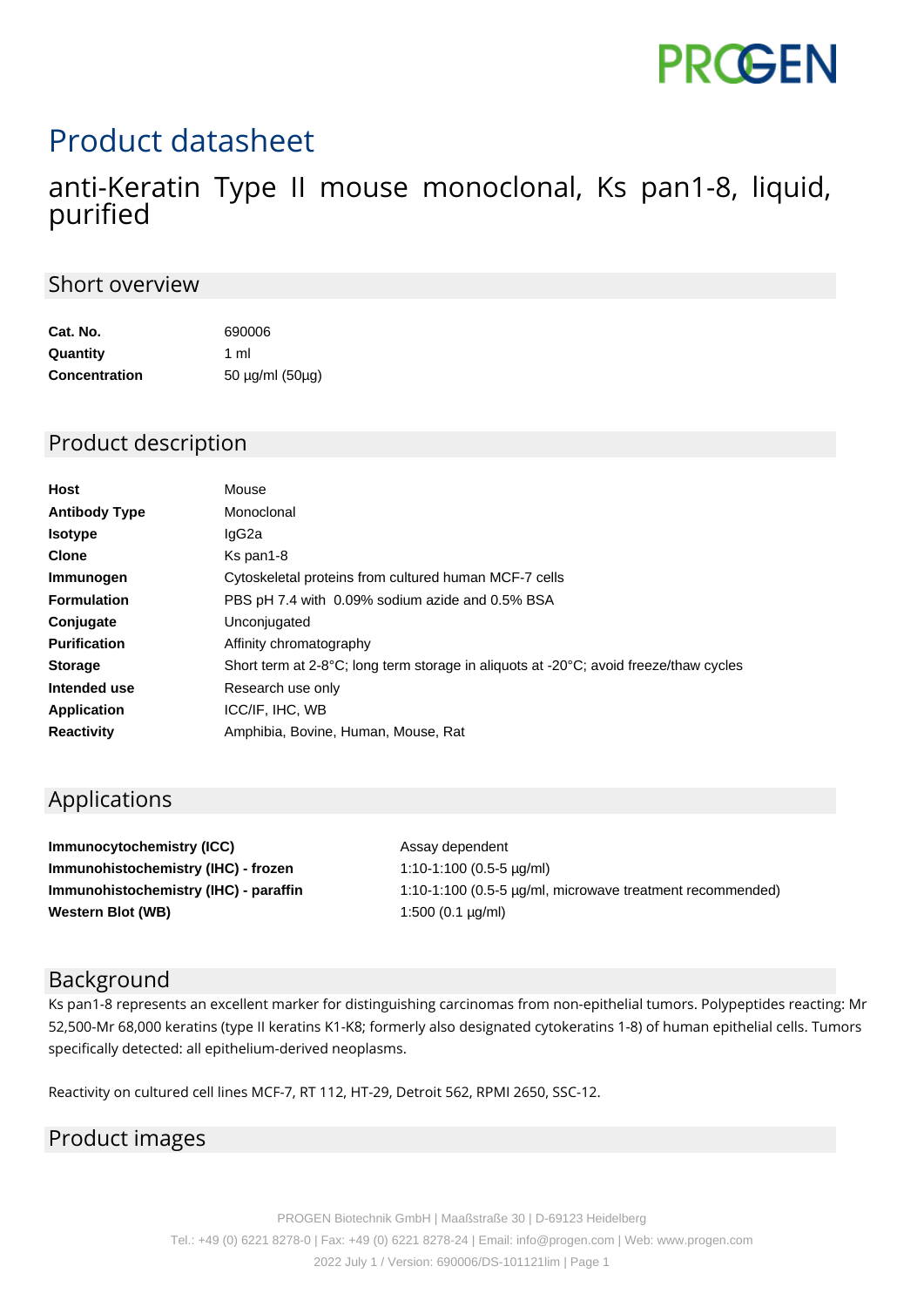

IHC of mouse tongue (courtesy of J.Heß, University Hospital Heidelberg)



Western blot analysis of HeLa lysate with anti-Keratin Type II antibody. Western blot analysis was performed on 20 µg HeLa lysate. Cells were lysed with RIPA buffer. The PVDF membrane was blocked with 5% dry milk in PBST (PBS + 0.1% Tween 20) for 1 h at RT. The primary antibody anti-Keratin TYpe II mouse monoclonal, Ks pan1-8 (Cat. No. 690006) was diluted in blocking buffer (antibody concentration 0.1 µg/ml) and incubated for 1 h at RT. The secondary antibody anti-mouse IgG goat polyclonal, HRP conjugate was also diluted in blocking buffer (antibody concentration 0.2 µg/ml) and incubated for 1 h at RT. The bands were visualized by chemiluminescent detection using PierceTM ECL Western Blotting Substrate.



IHC of human HNSCC tissue (courtesy of J.Heß, University Hospital Heidelberg)